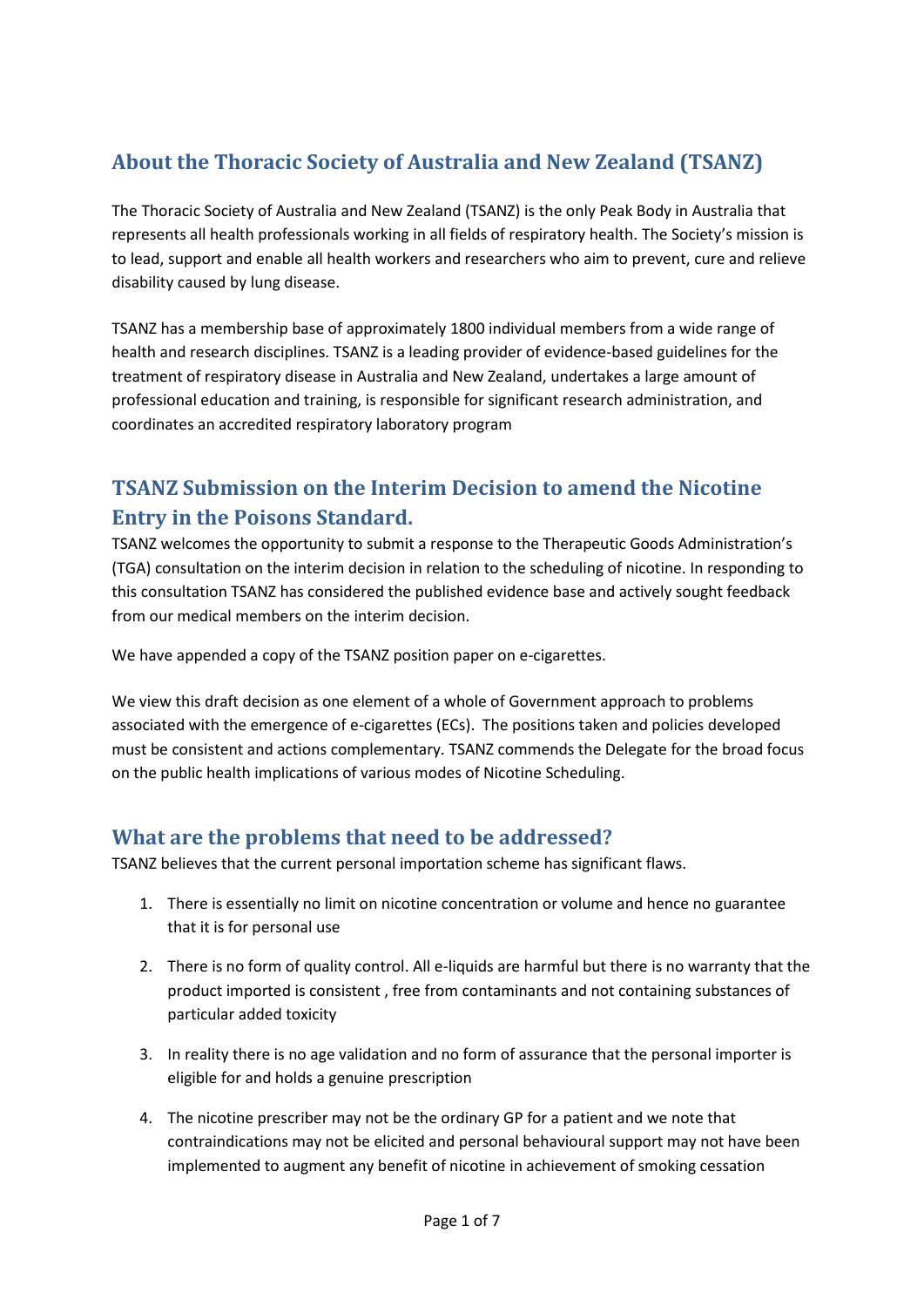5. Given that less than 10% of smokers are currently using e-cigarettes and amongst those smokers who use e-cigarettes only one-third say they are using them to help with cessation, this importation provision is not commonly being used for the achievement of smoking cessation.(1) Among daily e-cigarette users in 2016, around a third reported being daily smokers of combustible cigarettes. (2)Dual use confers no harm reduction.

Therefore, change is necessary but the changes must be incremental and able to be effectively reversed in a timely manner should the desired outcomes not be achieved.

## **Where do e-cigarettes fit in?**

In common with the position of RACGP, we agree the short-term use of ENDS is not a first line treatment option for smoking cessation in smokers who express to their own doctor a desire to cease smoking using e-cigarettes. Evidence-based effective therapies should always be recommended first. Concurrent smoking and EC use does not reduce harm. Use of e-cigarettes after smoking cessation increases the risk of relapse to smoking and therefore we believe that ex-smokers should use these products for the least period possible.(2, 3) E-cigarettes should never be used by current non-smokers. (4)

We wish to comment on some statements in the interim decision.

#### "In my assessment of the evidence, I find that the use of nicotine containing e*cigarettes for non-therapeutic use has contributed to, and is likely to contribute to, communal harm."*

We support this conclusion and add that therapeutic use must be defined narrowly for the specific purpose of cessation of smoking. The ANU report clearly demonstrates the population harm associated with e-cigarettes with regard to uptake by young people and the gateway effect amongst non-smokers. (2)The report notes that current "patterns of use [of ECs] in Australia are largely inconsistent with short term use of e-cigarettes for smoking cessation. Patterns are more consistent with people using e-cigarettes in addition to combustible cigarettes, substitution of combustible tobacco smoking with e-cigarettes and uptake of e-cigarettes by people who have never smoked."(2)

## *"In my view, restrictions on the availability of e-cigarettes are necessary to mitigate the potential uptake of smoking in young adults who would otherwise be at low risk of initiating nicotine addiction."*

We support this conclusion, although we contend that "potential" may be an inapt descriptor. Uptake of combustible tobacco use in youth exposed to EC is now unequivocally proven. New Zealand, the United Kingdom, Canada and the United States are commonly referred to by promoters of e-cigarettes as countries that Australia should follow as having liberal and successful regulatory environments and retail availability. These countries have, in common, dramatic increases in youth vaping, and easy access which has expanded the number of young people addicted to nicotine. Canada, NZ and the UK have recently seen at best a flat-lining of long-term declines in youth smoking rates. (5-7)In these countries, easy corner-store and vape shop access has not been of assistance in public health, and is an approach we must not replicate.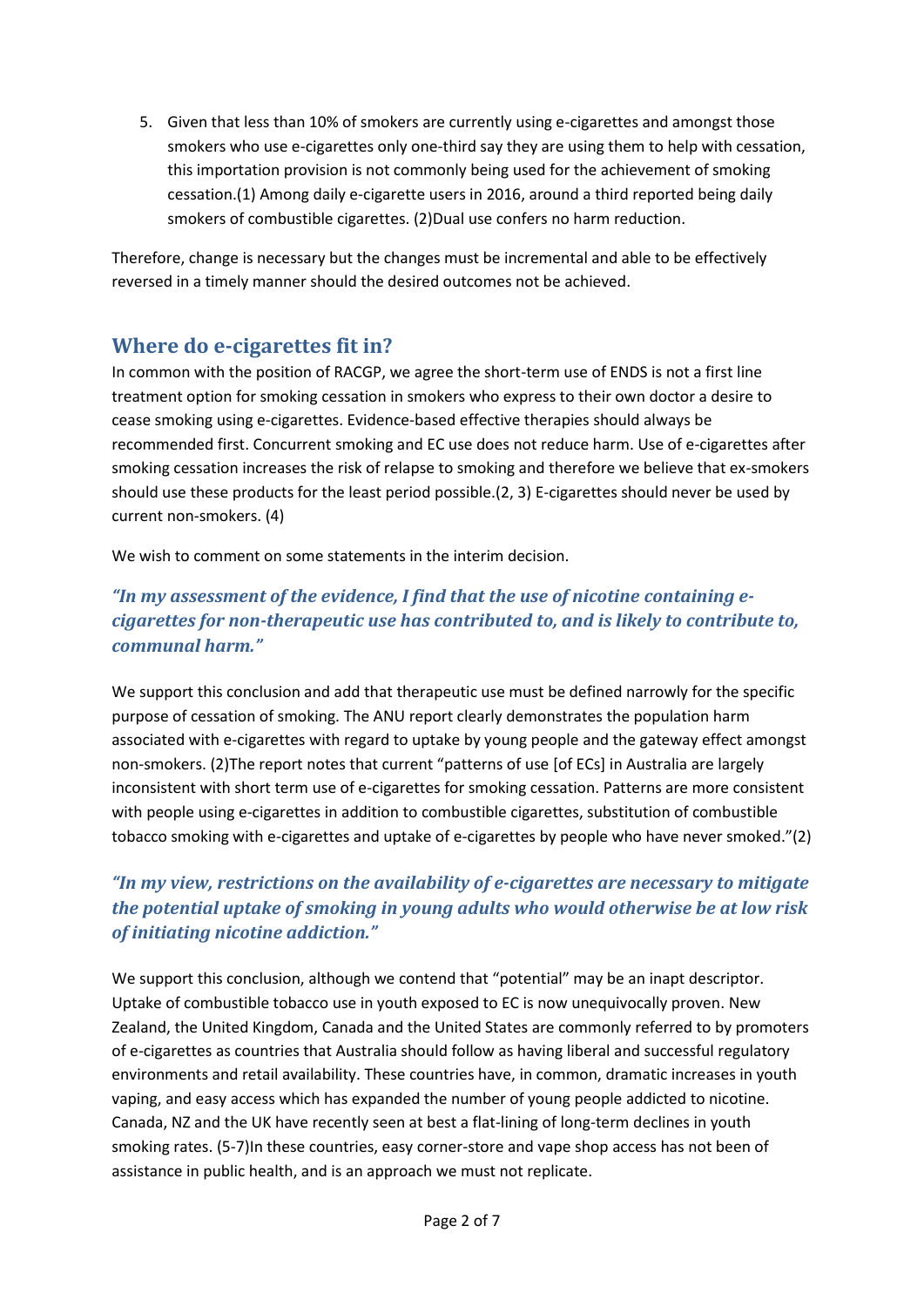## *"I note the available evidence does not support that e-cigarettes are a safer alternative to smoking cessation aids currently available and that there is currently insufficient evidence to conclude whether e-cigarettes can benefit smokers in quitting."*

We agree with these conclusions, which require that there be considerable circumspection in changes. Changes must be an effective response to identified issues and must not create additional issues to be addressed at a future time.

For example, as there is no evidence to support the contention that flavoured nicotine solutions are advantageous compared with simple solutions of nicotine/propylene glycol, there should be no need for importation and prescription of flavoured solutions(see further comments below on the role of prescribers). No data address the question of whether pod-based flavoured nicotine salt solutions achieve smoking cessation. The same applies to novel heat-not-burn tobacco products. Therefore, TSANZ **does not** support and will vigorously oppose importing mechanisms for Heat not Burn and JUUL or similar products.

The evidence demonstrates that 1) e-cigarettes have not yet been demonstrated to be effective and safe as a cessation aid 2) e-cigarette use is associated with progression to smoking combustible cigarettes, 3) that there is no harm reduction achieved through dual use of ANDS and combustible cigarettes, 4) e-cigarette use may result in higher relapse rates and increased nicotine addiction resulting in increased difficulty in quitting. (2, 3) We note the recent Cochrane report which suggests the potential for e-cigarettes as a smoking cessation aid however caution is warranted as the Cochrane study is correctly identified as being "limited by imprecision".(8)

## *"The Schedule 4 entry will capture nicotine when prepared for use in e-cigarettes, ejuice, heat-not-burn tobacco products, chewing tobacco, snuff and other novel nicotine products, even if no therapeutic claims are made."*

TSANZ finds this statement perplexing – perhaps it is the use of the term "capture". Given that other elements of the interim decision describe a prescription route to nicotine access, we are puzzled that any sort of system needs to be available for products other than nicotine solutions. We do not support the use of snuff, chewing tobacco or heat-not-burn tobacco by any mechanism.

## **Child Resistant Closures for Liquid Nicotine Products**

The e-cigarette market is characterised by a lack of quality control and production standards.(9) TSANZ is concerned that there remains nicotine in non-nicotine e-liquids, along with a host of other ingredients which are not proven safe for inhalation. (9)

The requirement for child-resistant closures for **all** liquid nicotine products is strongly supported.

If ANDS and nicotine e-liquids are prescription products, then they must conform to all advertising, safety and product information requirements of prescription products.

TSANZ would also suggest that a warning to use devices as intended and not beyond recommended heat settings or to include any additional products is advised. For example; the use of ECs to inhale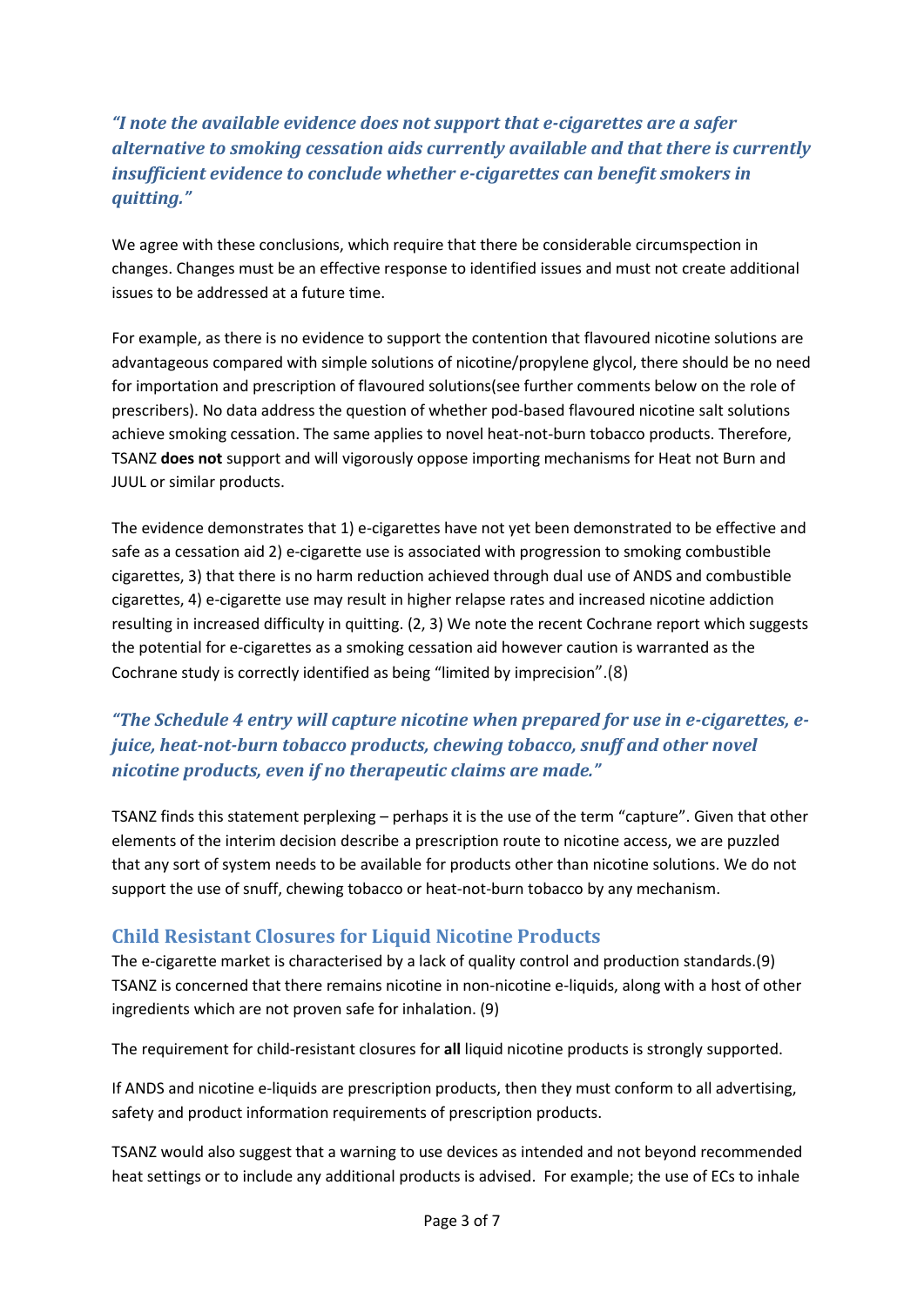illicit substances and the use of ECs to develop hot-shots or "wasping" to increase a high have been associated with ARDS and death. (10)

#### **TSANZ Response to the Interim Decision**

TSANZ notes that the Delegate's decision to classify nicotine as a prescription only medicine essentially clarifies the existing ability of medical professionals to prescribe nicotine containing eliquids. TSANZ acknowledges the Delegate's Interim Decision is a practical response and we support the intent of making nicotine containing products available by prescription only, but we have serious reservations about the short circuiting of the TGA regulatory process.

Should the decision be implemented, on-going evaluation and monitoring for impact on public health must occur and the ability to reverse decisions in a timely manner must be possible. The prescription only model is preferable to a retail consumer goods model and it is the position of TSANZ that ANDS are not suitable as a consumer product.

We would bring to the Delegate's attention the following concerns of the TSANZ:

- 1. ANDS including e-cigarettes, heat not burn and oral tobacco products have not been through the regulatory process and are not listed on the ARTG. The evidence of their effectiveness as cessation products is not yet established and the plethora of products on the market makes it virtually impossible to translate trial outcomes to all ANDS products.
- 2. We note the need for the development of a prescription guidance document should the interim decision become final, but would much prefer to see products submitted to the TGA for inclusion on the ARTG such that prescribers could access reliable evidence about products they are being asked to prescribe.
- 3. Prescription products require a Product Information (PI) document to assist prescribers to correctly prescribe. The PI must be approved by the TGA and include objective information about the quality, safety and effectiveness of the product. All nicotine products should have an accompanying PI document.
- 4. Whilst the use of the word therapeutic has been deleted in the amendment to the schedule, it is still the case that the public expect therapeutic actions from prescribers. The TGA is therefore asking Drs to prescribe a poison, with an untested efficacy and safety profile to patients. We are very concerned that advice on dosage and use is being promulgated in the absence of evidence.
- 5. If this decision proceeds, suppliers should be required to submit their product for independent Quality control testing. Only those products which have successfully been through an independent QC process should be prescribed. Prescribed products should not contain flavourings.
- 6. To date, no ANDS product has been approved for cessation purposes. Given that all the major tobacco companies now have ANDS products, it is not plausible to argue that the cost of an application is the prohibiting factor. Likewise, we do not permit small backyard operators to produce and market therapeutic goods without going through a robust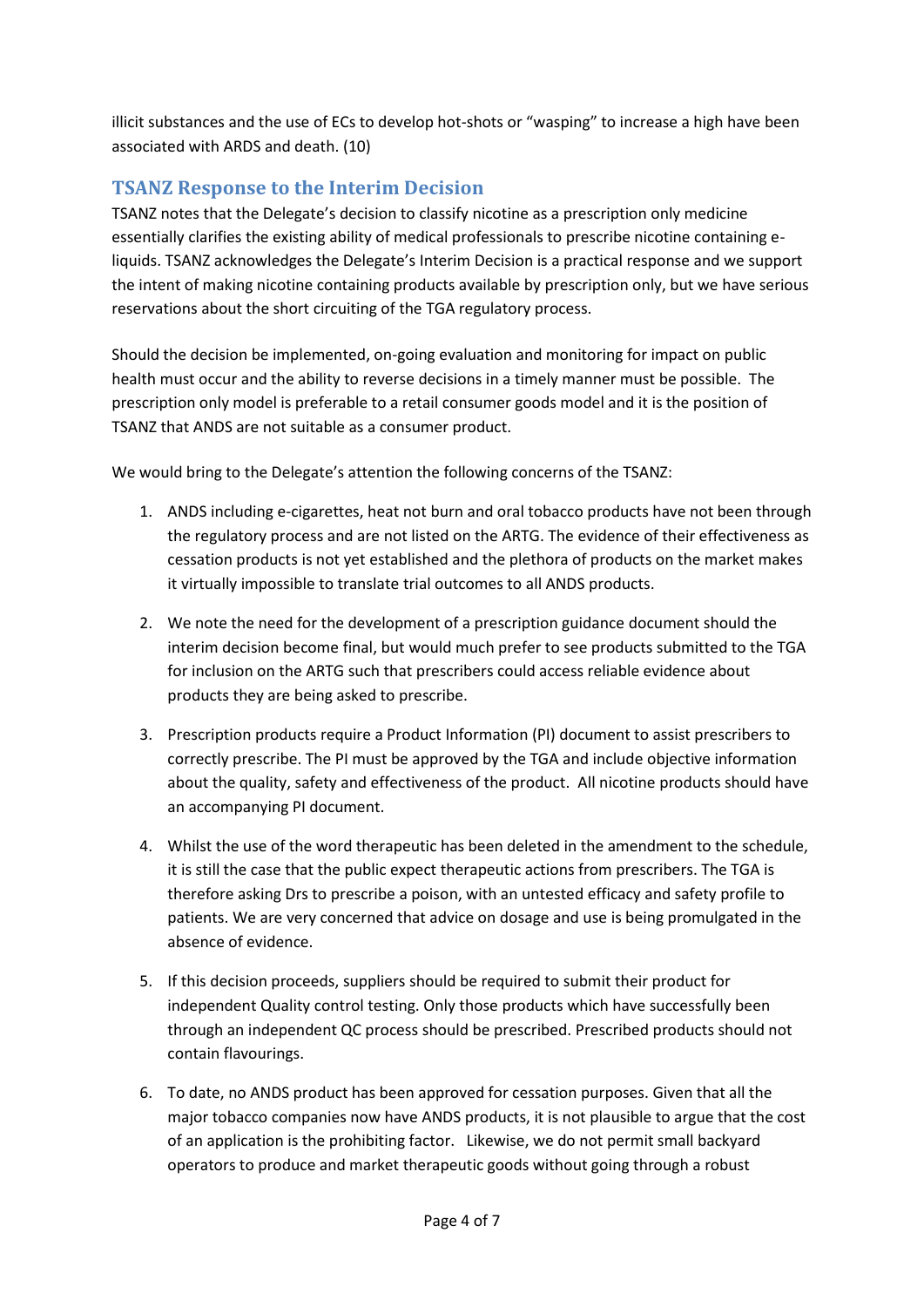regulatory framework. ANDS products should be subject to the regulatory processes of the TGA if they are to be prescribed as a cessation product.

- 7. We understand that these changes will also apply to all ANDS products including heat not burn products such as IQOS or Juul. TSANZ **does not** support this amendment. These products should remain prohibited products in Australia.
- 8. The marketing of prescription products is regulated in Australia and prevents direct to consumer advertising. If ANDS products are only available via prescription then they should be managed under the same marketing regulations as other prescription products. Mechanisms must be in place to prevent vested commercial interests from making therapeutic claims about ANDS.
- 9. Smokers seeking to use ANDS should not be prescribed these as a first line cessation product. Prescribers must ensure combination therapy with behavioural support is completed prior to considering prescribing ECs. The TGA must ensure that robust mechanisms are in place to prevent prescribing of ANDS without first utilising evidence based tobacco dependence treatment.
- 10. When prescribing ANDS for cessation the same requirements for accessing currently available tobacco dependence medicines should apply ie. to attend behavioural support and time limited use. We also advise that there should be no repeat prescriptions without medical review.
- 11. The authorised prescriber model greatly simplifies the prescribing process. However, there must be mechanisms in place to ensure that the process, if implemented, operates as planned. This includes managing the potential for over-prescribing and ensuring that these products are not prescribed as first line treatment or to non-smokers or smokers not willing to quit or completely substitute away from combustible cigarettes.
- 12. ANDS devices which dispense prescription nicotine should be considered a medical device to ensure they meet safety standards and should be regulated as a therapeutic device.For example, a recent study demonstrated that use of a nichochrome heating element in ecigarettes at high power induced the potentially lethal lung condition EVALI in the absence of tetrahydrocannabinol, vitamin E, or nicotine.(11)
- 13. TSANZ believes a prescription only approach may assist in reducing uptake amongst young people provided that access to these products through other channels eg online, vape shops is restricted.

## **Barriers to Prescribing**

Doctors already have the ability to prescribe nicotine for e-liquids. Whilst this decision clarifies the process, it does little to address the lack of evidence for the use of these products as a cessation product. Feedback from members identified the following barriers to prescribing non-therapeutic nicotine: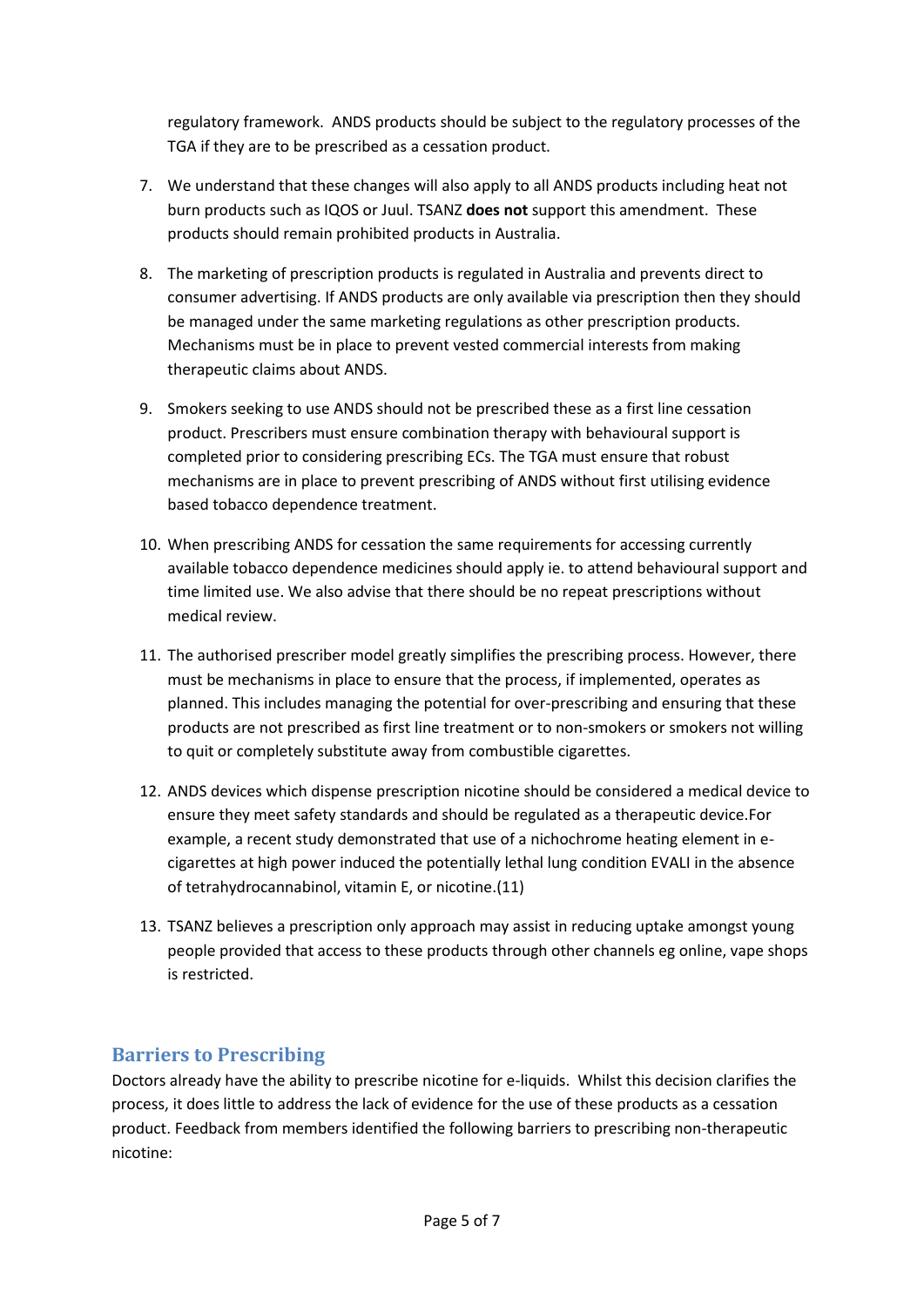- ANDS are not a homogenous product class; there are literally thousands of devices and eliquids available to consumers. As none of them are listed on the ARTG, prescribers are unable to make informed evidence based decisions about safety and efficacy for patients. If products are being used for cessation they should be listed on the ARTG.
- Tobacco Dependence Treatment (TDT) is more than writing a prescription. At the present time, prescribers' understanding of existing cessation treatments and compliance with PBS prescribing requirements are sub optimal. Prescribers require additional TDT training and more time to support smokers seeking to quit..
- The ability to easily customise e-liquid products in electronic cigarettes, including by adding illicit substances and even household items in order to achieve a "high" is not an acceptable format for a prescription product.
- It is prescribers who will be responsible for prescribing unproven nicotine products to patients leaving them exposed to potential legal challenge.
- There is concern that prescribing the product will imply that its use has therapeutic benefit or that it is safe despite the lack of evidence for therapeutic benefit and evidence to support long term harm.
- TSANZ members expressed concerns about the purity and quality control of ANDS products as a barrier to prescribing
- Lack of credible information about what is in the product when prescribed, what can be added to the product by the user and/or what the product becomes when heated. For example, flavourings which are safe for ingestion but unknown safety profile for inhalation.
- Flavourings are not demonstrated to be safe .Therefore, prescriptions must be limited to the nicotine containing solution only. As part of responsible prescribing, the prescriber, should advise the smoker that no flavour solution will be recommended. The consequences of later adding flavours then becomes an assumed risk on the part of the smoker/quitter.

## **Other Matters**

Australia has well established cessation medicines and access to these should be enhanced. The current post market review of cessation medicines should ensure restrictions that prevent combination therapy are removed, that engagement with behavioural support is enhanced and that prescribers are fully trained in effective, evidence based tobacco dependence treatment.

Most Australian smokers quit unaided. Those smokers who do require assistance deserve access to treatment that is effective and safe. At the present time ANDS have not been demonstrated to be either effective in cessation not is their safety profile established. The 95% safer claim is a persistent "factoid" lacking data to support it.(12)

TSANZ notes that Australia is a signatory to the WHO Framework Convention on Tobacco Control and we strongly urge the TGA to ensure that the robust regulatory framework is not influenced by the lobbying of the tobacco and related industries.